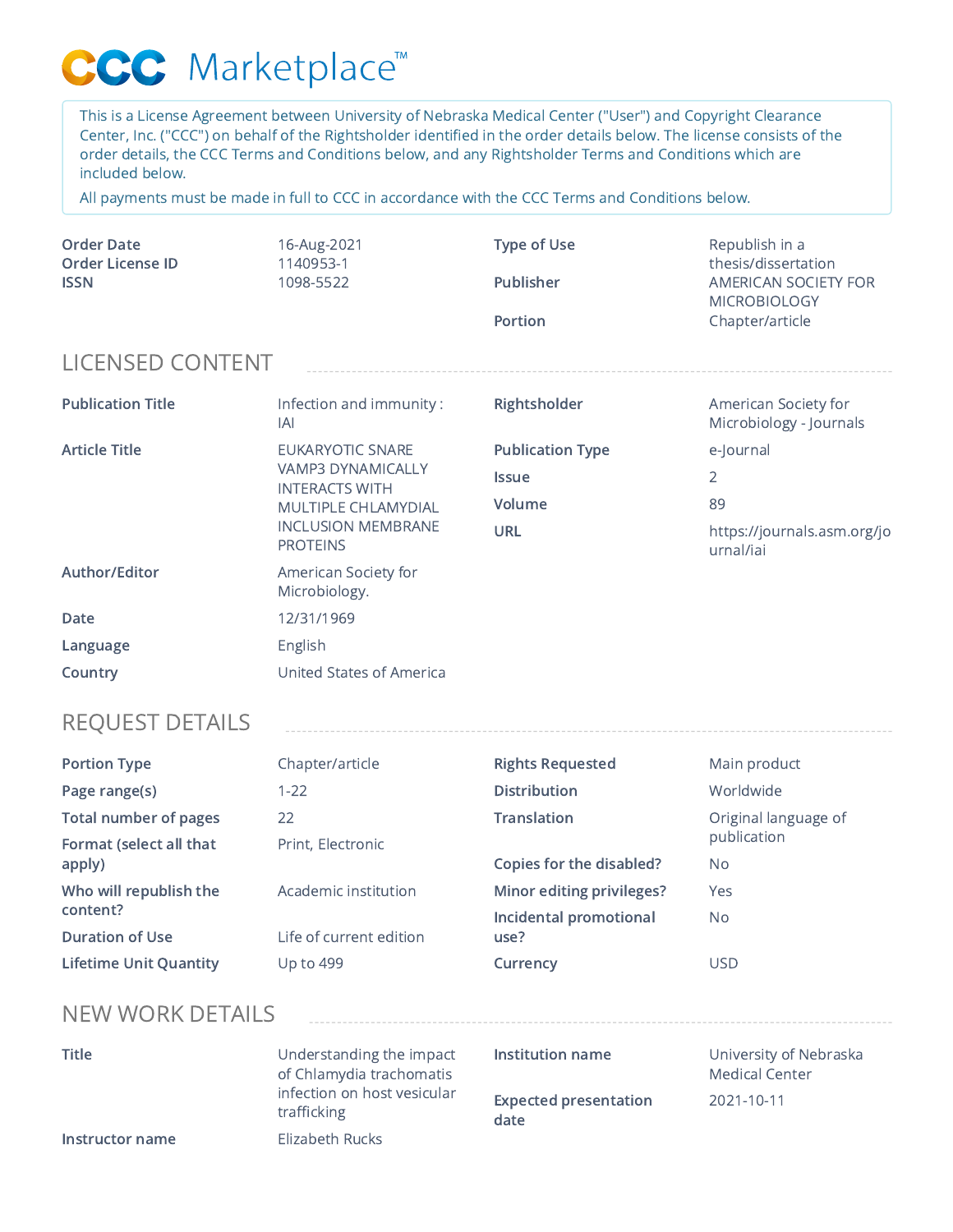#### ADDITIONAL DETAILS

| Order reference number                                          | N/A                                                                                                                                                 | The requesting person /<br>organization to appear<br>on the license | University of Nebraska<br><b>Medical Center</b>                                                                                              |  |
|-----------------------------------------------------------------|-----------------------------------------------------------------------------------------------------------------------------------------------------|---------------------------------------------------------------------|----------------------------------------------------------------------------------------------------------------------------------------------|--|
| <b>REUSE CONTENT DETAILS</b>                                    |                                                                                                                                                     |                                                                     |                                                                                                                                              |  |
| Title, description or<br>numeric reference of the<br>portion(s) | EUKARYOTIC SNARE<br><b>VAMP3 DYNAMICALLY</b><br><b>INTERACTS WITH</b><br><b>MULTIPLE CHLAMYDIAL</b><br><b>INCLUSION MEMBRANE</b><br><b>PROTEINS</b> | Title of the<br>article/chapter the<br>portion is from              | EUKARYOTIC SNARE<br><b>VAMP3 DYNAMICALLY</b><br><b>INTERACTS WITH</b><br>MULTIPLE CHLAMYDIAL<br><b>INCLUSION MEMBRANE</b><br><b>PROTEINS</b> |  |
| Editor of portion(s)                                            | Bui, Duc-Cuong;<br>Jorgenson, Lisa M.;<br>Ouellette, Scot P.; Rucks,<br>Elizabeth A.                                                                | Author of portion(s)                                                | Bui, Duc-Cuong;<br>Jorgenson, Lisa M.;<br>Ouellette, Scot P.; Rucks,<br>Elizabeth A.                                                         |  |
| Volume of serial or<br>monograph                                | 89                                                                                                                                                  | Issue, if republishing an<br>article from a serial                  | 2                                                                                                                                            |  |
| Page or page range of<br>portion                                | $1 - 22$                                                                                                                                            | Publication date of<br>portion                                      | 2021-01-18                                                                                                                                   |  |

### RIGHTSHOLDER TERMS AND CONDITIONS

We ask that you review the copyright information associated with the article that you are interested in, as some articles in the ASM Journals are covered by creative commons licenses that would permit free reuse with attribution. Please note that ASM cannot grant permission to reuse figures or images that are credited to publications other than ASM journals. For images credited to non-ASM journal publications, you will need to obtain permission from the journal referenced in the figure or table legend or credit line before making any use of the image(s) or table(s). ASM is unable to grant permission to reuse supplemental material as copyright for the supplemental material remains with the author. This journal title may publish some Open Access articles, which provide specific user rights for reuse. Please refer to the article copyright line to determine whether the content you wish to use is Open Access. For Open Access content, permission to reuse is granted subject to the terms of the License under which the work was published. Please check the License conditions for the work which you wish to reuse. Full and appropriate attribution must be given. This permission does not cover any third party copyrighted material which may appear in the work requested. Please contact the publisher with any questions.

## CCC Terms and Conditions

- 1. Description of Service; Defined Terms. This Republication License enables the User to obtain licenses for republication of one or more copyrighted works as described in detail on the relevant Order Confirmation (the "Work(s)"). Copyright Clearance Center, Inc. ("CCC") grants licenses through the Service on behalf of the rightsholder identified on the Order Confirmation (the "Rightsholder"). "Republication", as used herein, generally means the inclusion of a Work, in whole or in part, in a new work or works, also as described on the Order Confirmation. "User", as used herein, means the person or entity making such republication.
- 2. The terms set forth in the relevant Order Confirmation, and any terms set by the Rightsholder with respect to a particular Work, govern the terms of use of Works in connection with the Service. By using the Service, the person transacting for a republication license on behalf of the User represents and warrants that he/she/it (a) has been duly authorized by the User to accept, and hereby does accept, all such terms and conditions on behalf of User, and (b) shall inform User of all such terms and conditions. In the event such person is a "freelancer" or other third party independent of User and CCC, such party shall be deemed jointly a "User" for purposes of these terms and conditions. In any event, User shall be deemed to have accepted and agreed to all such terms and conditions if User republishes the Work in any fashion.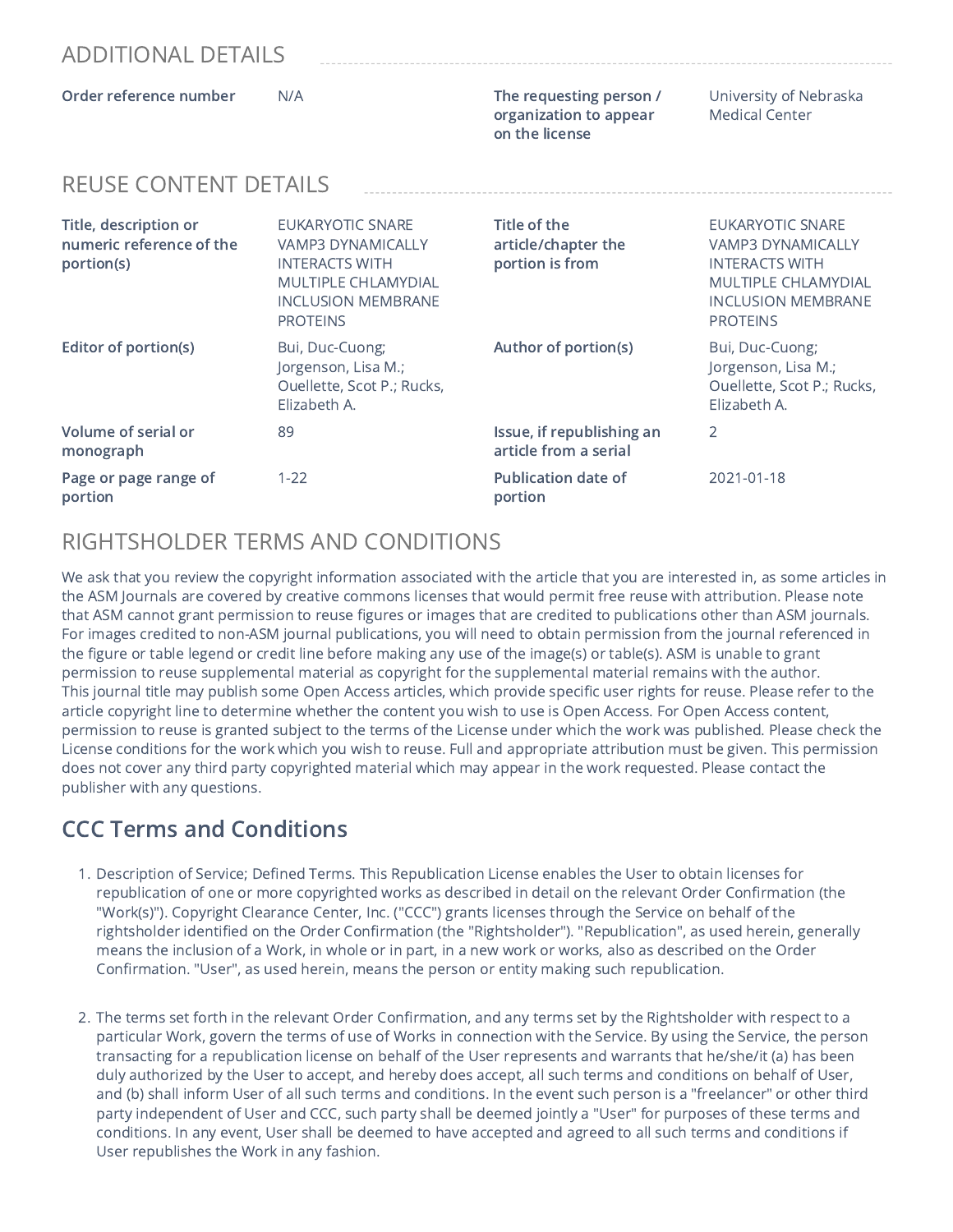- 3. Scope of License; Limitations and Obligations.
	- 3.1. All Works and all rights therein, including copyright rights, remain the sole and exclusive property of the Rightsholder. The license created by the exchange of an Order Confirmation (and/or any invoice) and payment by User of the full amount set forth on that document includes only those rights expressly set forth in the Order Confirmation and in these terms and conditions, and conveys no other rights in the Work(s) to User. All rights not expressly granted are hereby reserved.
	- 3.2. General Payment Terms: You may pay by credit card or through an account with us payable at the end of the month. If you and we agree that you may establish a standing account with CCC, then the following terms apply: Remit Payment to: Copyright Clearance Center, 29118 Network Place, Chicago, IL 60673-1291. Payments Due: Invoices are payable upon their delivery to you (or upon our notice to you that they are available to you for downloading). After 30 days, outstanding amounts will be subject to a service charge of 1-1/2% per month or, if less, the maximum rate allowed by applicable law. Unless otherwise specifically set forth in the Order Confirmation or in a separate written agreement signed by CCC, invoices are due and payable on "net 30" terms. While User may exercise the rights licensed immediately upon issuance of the Order Confirmation, the license is automatically revoked and is null and void, as if it had never been issued, if complete payment for the license is not received on a timely basis either from User directly or through a payment agent, such as a credit card company.
	- 3.3. Unless otherwise provided in the Order Confirmation, any grant of rights to User (i) is "one-time" (including the editions and product family specified in the license), (ii) is non-exclusive and non-transferable and (iii) is subject to any and all limitations and restrictions (such as, but not limited to, limitations on duration of use or circulation) included in the Order Confirmation or invoice and/or in these terms and conditions. Upon completion of the licensed use, User shall either secure a new permission for further use of the Work(s) or immediately cease any new use of the Work(s) and shall render inaccessible (such as by deleting or by removing or severing links or other locators) any further copies of the Work (except for copies printed on paper in accordance with this license and still in User's stock at the end of such period).
	- 3.4. In the event that the material for which a republication license is sought includes third party materials (such as photographs, illustrations, graphs, inserts and similar materials) which are identified in such material as having been used by permission, User is responsible for identifying, and seeking separate licenses (under this Service or otherwise) for, any of such third party materials; without a separate license, such third party materials may not be used.
	- 3.5. Use of proper copyright notice for a Work is required as a condition of any license granted under the Service. Unless otherwise provided in the Order Confirmation, a proper copyright notice will read substantially as follows: "Republished with permission of [Rightsholder's name], from [Work's title, author, volume, edition number and year of copyright]; permission conveyed through Copyright Clearance Center, Inc. " Such notice must be provided in a reasonably legible font size and must be placed either immediately adjacent to the Work as used (for example, as part of a by-line or footnote but not as a separate electronic link) or in the place where substantially all other credits or notices for the new work containing the republished Work are located. Failure to include the required notice results in loss to the Rightsholder and CCC, and the User shall be liable to pay liquidated damages for each such failure equal to twice the use fee specified in the Order Confirmation, in addition to the use fee itself and any other fees and charges specified.
	- 3.6. User may only make alterations to the Work if and as expressly set forth in the Order Confirmation. No Work may be used in any way that is defamatory, violates the rights of third parties (including such third parties' rights of copyright, privacy, publicity, or other tangible or intangible property), or is otherwise illegal, sexually explicit or obscene. In addition, User may not conjoin a Work with any other material that may result in damage to the reputation of the Rightsholder. User agrees to inform CCC if it becomes aware of any infringement of any rights in a Work and to cooperate with any reasonable request of CCC or the Rightsholder in connection therewith.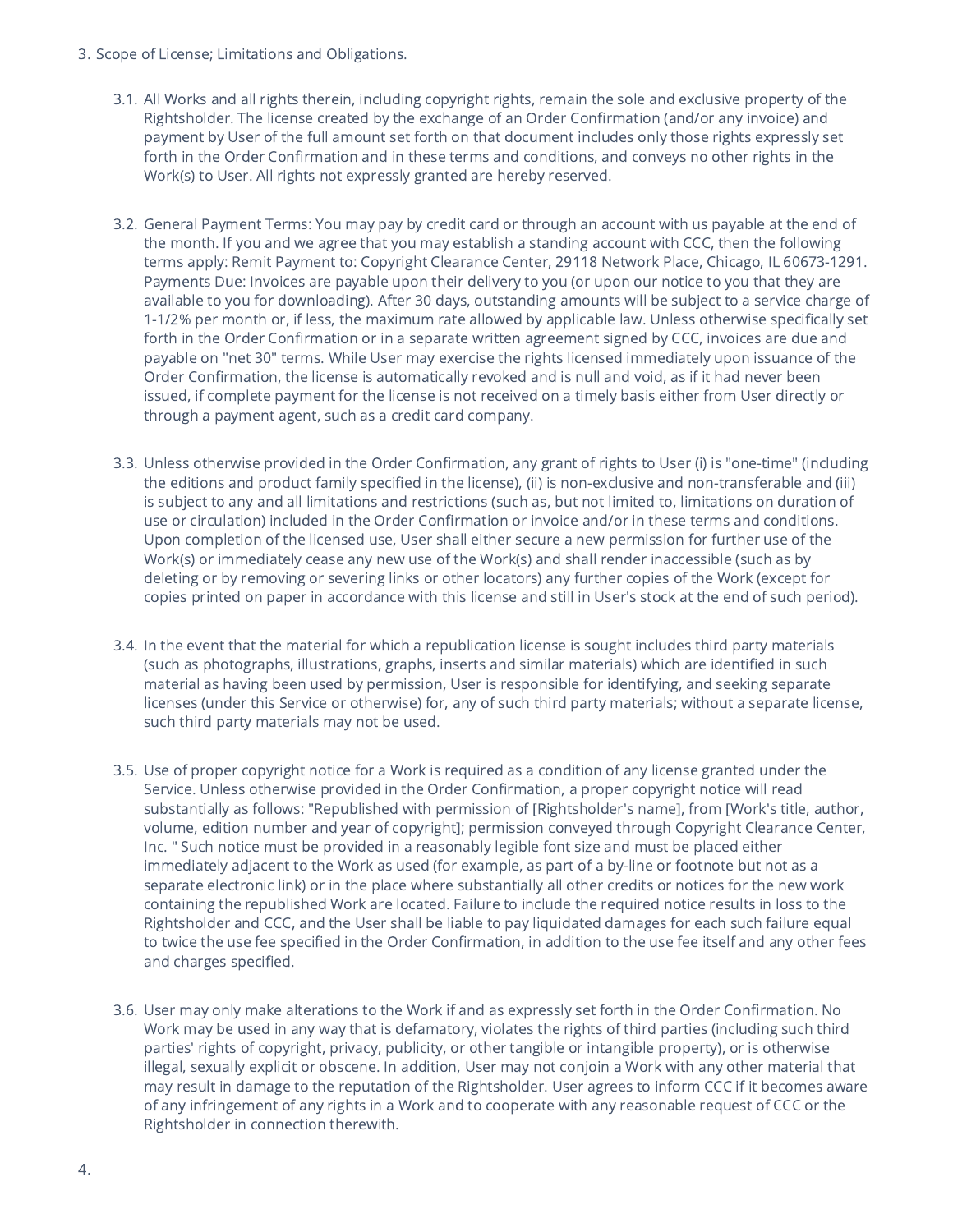Indemnity. User hereby indemnifies and agrees to defend the Rightsholder and CCC, and their respective employees and directors, against all claims, liability, damages, costs and expenses, including legal fees and expenses, arising out of any use of a Work beyond the scope of the rights granted herein, or any use of a Work which has been altered in any unauthorized way by User, including claims of defamation or infringement of rights of copyright, publicity, privacy or other tangible or intangible property.

- 5. Limitation of Liability. UNDER NO CIRCUMSTANCES WILL CCC OR THE RIGHTSHOLDER BE LIABLE FOR ANY DIRECT, INDIRECT, CONSEQUENTIAL OR INCIDENTAL DAMAGES (INCLUDING WITHOUT LIMITATION DAMAGES FOR LOSS OF BUSINESS PROFITS OR INFORMATION, OR FOR BUSINESS INTERRUPTION) ARISING OUT OF THE USE OR INABILITY TO USE A WORK, EVEN IF ONE OF THEM HAS BEEN ADVISED OF THE POSSIBILITY OF SUCH DAMAGES. In any event, the total liability of the Rightsholder and CCC (including their respective employees and directors) shall not exceed the total amount actually paid by User for this license. User assumes full liability for the actions and omissions of its principals, employees, agents, affiliates, successors and assigns.
- 6. Limited Warranties. THE WORK(S) AND RIGHT(S) ARE PROVIDED "AS IS". CCC HAS THE RIGHT TO GRANT TO USER THE RIGHTS GRANTED IN THE ORDER CONFIRMATION DOCUMENT. CCC AND THE RIGHTSHOLDER DISCLAIM ALL OTHER WARRANTIES RELATING TO THE WORK(S) AND RIGHT(S), EITHER EXPRESS OR IMPLIED, INCLUDING WITHOUT LIMITATION IMPLIED WARRANTIES OF MERCHANTABILITY OR FITNESS FOR A PARTICULAR PURPOSE. ADDITIONAL RIGHTS MAY BE REQUIRED TO USE ILLUSTRATIONS, GRAPHS, PHOTOGRAPHS, ABSTRACTS, INSERTS OR OTHER PORTIONS OF THE WORK (AS OPPOSED TO THE ENTIRE WORK) IN A MANNER CONTEMPLATED BY USER; USER UNDERSTANDS AND AGREES THAT NEITHER CCC NOR THE RIGHTSHOLDER MAY HAVE SUCH ADDITIONAL RIGHTS TO GRANT.
- 7. Effect of Breach. Any failure by User to pay any amount when due, or any use by User of a Work beyond the scope of the license set forth in the Order Confirmation and/or these terms and conditions, shall be a material breach of the license created by the Order Confirmation and these terms and conditions. Any breach not cured within 30 days of written notice thereof shall result in immediate termination of such license without further notice. Any unauthorized (but licensable) use of a Work that is terminated immediately upon notice thereof may be liquidated by payment of the Rightsholder's ordinary license price therefor; any unauthorized (and unlicensable) use that is not terminated immediately for any reason (including, for example, because materials containing the Work cannot reasonably be recalled) will be subject to all remedies available at law or in equity, but in no event to a payment of less than three times the Rightsholder's ordinary license price for the most closely analogous licensable use plus Rightsholder's and/or CCC's costs and expenses incurred in collecting such payment.
- 8. Miscellaneous.
	- 8.1. User acknowledges that CCC may, from time to time, make changes or additions to the Service or to these terms and conditions, and CCC reserves the right to send notice to the User by electronic mail or otherwise for the purposes of notifying User of such changes or additions; provided that any such changes or additions shall not apply to permissions already secured and paid for.
	- 8.2. Use of User-related information collected through the Service is governed by CCC's privacy policy, available online here:<https://marketplace.copyright.com/rs-ui-web/mp/privacy-policy>
	- 8.3. The licensing transaction described in the Order Confirmation is personal to User. Therefore, User may not assign or transfer to any other person (whether a natural person or an organization of any kind) the license created by the Order Confirmation and these terms and conditions or any rights granted hereunder; provided, however, that User may assign such license in its entirety on written notice to CCC in the event of a transfer of all or substantially all of User's rights in the new material which includes the Work(s) licensed under this Service.
	- 8.4.

No amendment or waiver of any terms is binding unless set forth in writing and signed by the parties. The Rightsholder and CCC hereby object to any terms contained in any writing prepared by the User or its principals, employees, agents or affiliates and purporting to govern or otherwise relate to the licensing transaction described in the Order Confirmation, which terms are in any way inconsistent with any terms set forth in the Order Confirmation and/or in these terms and conditions or CCC's standard operating